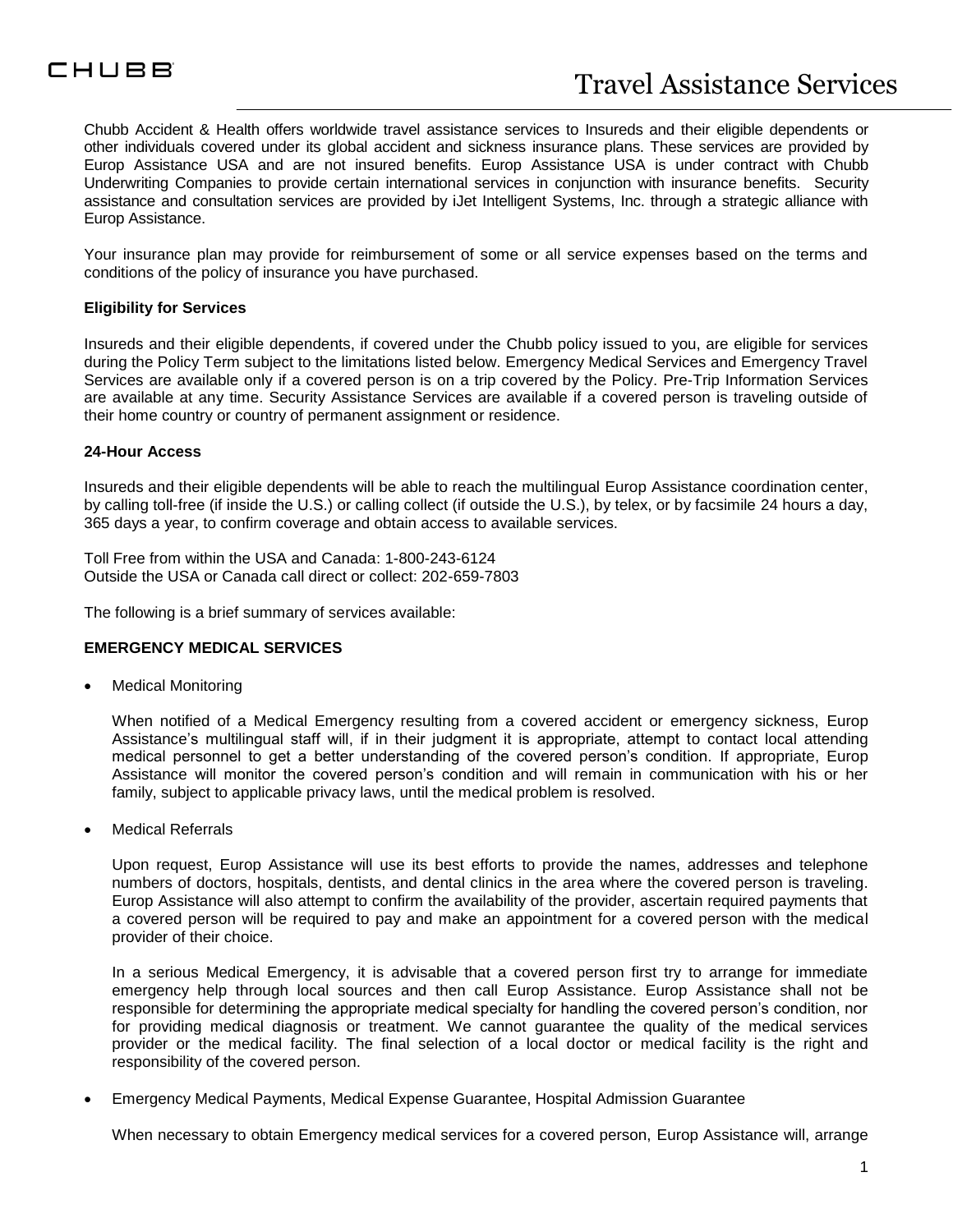a payment guarantee to cover on-site medical and hospital expenses. Should it be necessary to provide a guarantee of payment to a medical provider, or to make arrangements to pay in local currency, Europ Assistance will provide funds for emergency payments to cover on-site medical and hospital expenses. This payment is limited to the maximum benefit allowable under the Policy. Europ Assistance will work with you or the covered person's family to guarantee any amount required in excess of policy limits.

Emergency Medical Transport, Medical Evacuation or Repatriation

If, in the event of a Medical Emergency and upon request of a Doctor designated by Europ Assistance in consultation with a local attending Doctor, Europ Assistance will arrange and pay for transportation under medical supervision to a different hospital or treatment facility or repatriation to the covered person's place of residence for treatment if it is determined to be Medically Necessary. As part of a medical evacuation, Europ Assistance will also make all necessary arrangements for ground transportation to and from the hospital, as well as pre-admission arrangements, where possible, at the receiving hospital. Payment for these services is limited to the maximum benefit allowable under the Policy.

All medical decisions (such as the medical need for evacuation, medical equipment and the medical personnel to be used) and the final destination will be made by Europ Assistance's designated doctors in consultation with a local attending doctor based on medical factors. Their decisions shall be conclusive in determining the need for such services. Should you decide to make these arrangements without the assistance of Europ Assistance, we cannot be held liable for the services rendered or the cost. Any bills received for services arranged without Europ Assistance will be reviewed and processed in accordance to the lesser of the actual cost or the cost for the services had Europ Assistance made all of the arrangements.

Dispatch of a Doctor or Specialist

If, based on the information available, a covered person's condition cannot be adequately assessed to evaluate the need for transport or evacuation, Europ Assistance will dispatch a doctor or specialist to the covered person's location to make an assessment. Europ Assistance will pay the cost of the doctor's or specialist's travel and services provided on location up to the maximum benefit allowable under the Policy.

Repatriation of Remains

In the event of a covered person's death while on a covered trip, Europ Assistance will arrange for and pay all necessary expenses (including government authorization and a container appropriate for transportation) for the repatriation of the remains to the covered person's place of residence for burial. Payment for these services is limited to the maximum benefit allowable under the Policy. Should you decide to make these arrangements without the assistance of Europ Assistance, we cannot be held liable for the services rendered or the cost. Any bills received for services arranged without Europ Assistance will be reviewed and processed in accordance to the lesser of the actual cost or the cost for the services had Europ Assistance made all of the arrangements.

Family Reunion Travel Arrangements

Europ Assistance will coordinate emergency travel arrangements for family members to join a hospitalized covered person or to accompany the covered person's mortal remains to the covered person's place of residence. Payment for these services is the responsibility of the traveling family member unless paid for by you or covered under the Policy.

Escort Transportation

If it is reasonably possible for a family member or traveling companion traveling with the covered person to accompany the covered person during a medical evacuation, repatriation or repatriation of remains, Europ Assistance will make the necessary arrangements for the trip. Payment for these services is the responsibility of the traveling family member or traveling companion unless paid by for you or covered under the Policy.

Return of Dependent Children

If a covered person is traveling alone with dependent children under age 18 and is hospitalized, and therefore, the dependent children are left unattended, Europ Assistance will arrange for the children's return home with an appropriate escort, if necessary. Any return tickets for the children must be exchanged for the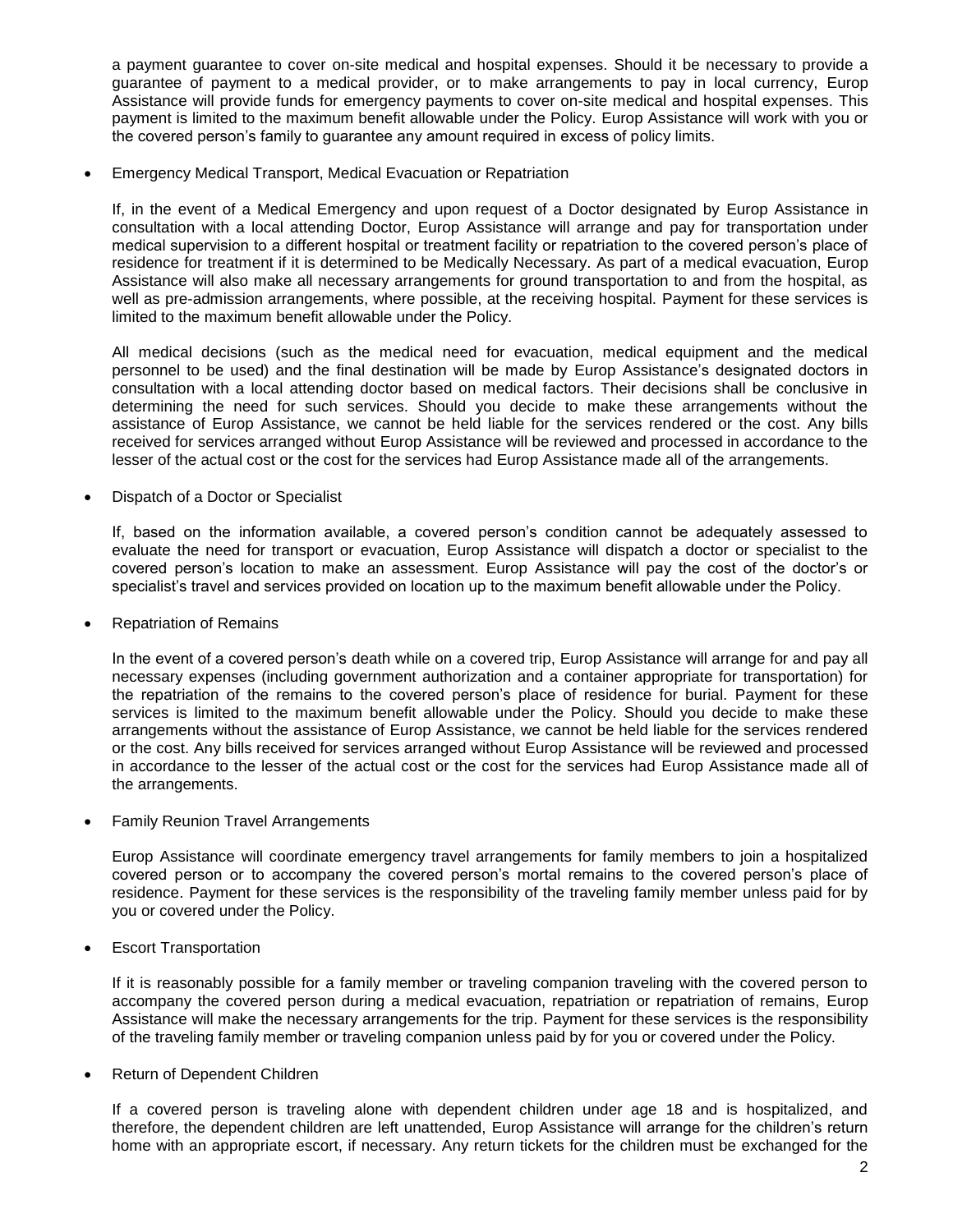new travel arrangements. Payment for these services is the responsibility of the covered person's family unless paid for by you or covered under the Policy.

Return of a Traveling Companion

If a covered person's traveling companion's trip is delayed and previously made travel arrangements are lost because of the covered person's Medical Emergency, Europ Assistance will arrange for the traveling companion's new travel arrangements to his or her return destination or the next destination on the trip itinerary at the option of the traveling companion. Payment for these services is the responsibility of the traveling companion unless covered under the Policy.

Visit of a Family Member or Friend

If a covered person is traveling alone and must be hospitalized for more than seven (7) consecutive days in a hospital, Europ Assistance will make travel arrangement for one family member or one friend designated by the covered person from his or her home to the place where the covered person is hospitalized. Payment for these services is the responsibility of the traveling family member or friend unless covered under the Policy.

Replacement of Medication or Eyeglasses

If a covered person has an unexpected need for prescription medication while traveling; loses, forgets, or runs out of prescription medication; breaks, looses, or has eyeglasses stolen while traveling, Europ Assistance will attempt to locate the medication, eyeglasses or their equivalent and attempt to arrange for the covered person to obtain it locally, where it is available or to have it shipped to him or her, subject to local laws, if it is not available locally. Payment for the prescription medication, eyeglasses or any shipping expense is the covered person's responsibility.

## **SECURITY EVACUATION SERVICES**

Political and Natural Disaster

In the event of a covered evacuation event and upon the request of the covered person, Europ Assistance, in consultation with their designated security consultant will arrange and pay for the transportation of a covered person to the nearest place of safety.

Insurance benefits, if applicable, will not be payable unless Europ Assistance authorizes all expenses in advance and these services are provided by our designated security consultant. Neither Europ Assistance nor the security consultant is responsible for the availability of transportation services. Where an evacuation is impractical due to hostile or dangerous conditions the designated security consultant will make every effort to maintain contact until evacuation is possible.

Payment for these services is limited to the maximum benefit, if any, shown in the insurance policy.

Consultation Services

Europ Assistance will provide access to crisis hotline and security assistance center to discuss any safety concerns about travel locations or to secure immediate assistance while traveling.

Payment for consultation services is the responsibility of the group sponsor or the covered person.

## **EMERGENCY TRAVEL SERVICES**

Emergency Message Relay

A covered person may send and receive emergency messages toll-free 24 hours a day through the Europ Assistance Customer Service Center. This service is staffed by multilingual professionals and is available to a covered person for contact with relatives, friends and business associates. This service offers unlimited usage as long as messages are related directly to an emergency situation.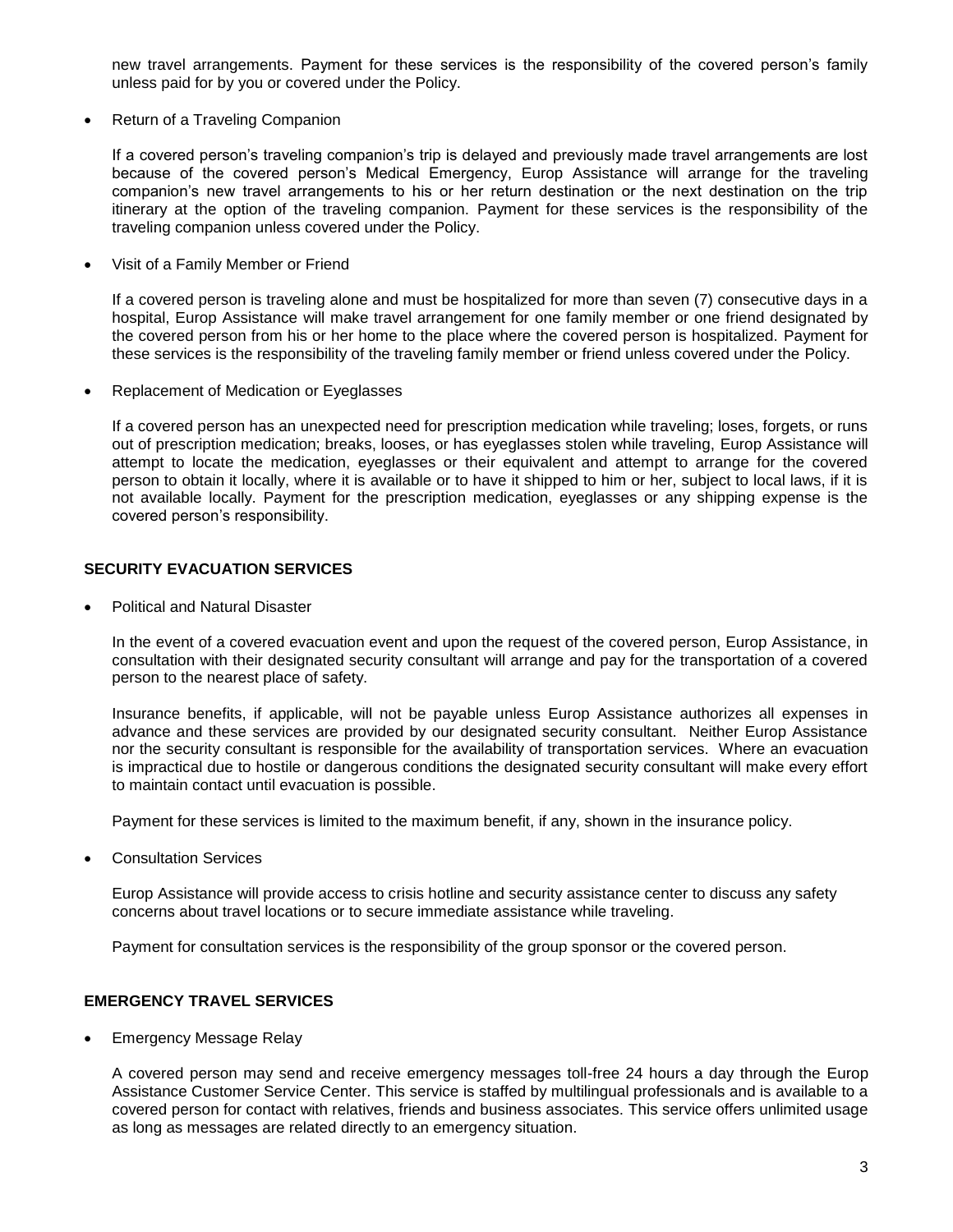#### Emergency Travel Arrangements

Europ Assistance will make new reservations for airlines, hotels, and other travel related services in the event of an emergency or the unexpected need for a covered person to return home prior to the scheduled return date.

Emergency Cash

Europ Assistance will deliver emergency funds to a covered person provided there is satisfactory guarantee of reimbursement. The method of delivery of emergency funds will vary according to the need in a given situation. A satisfactory guarantee of reimbursement is the ability to debit a company credit card or a covered person's debit card and then arrange for the delivery of the advance.

Legal Assistance/Bail

Europ Assistance will assist a covered person in the location of local attorneys and will advance bail funds, where permitted by law and with satisfactory guarantee of reimbursement. A satisfactory guarantee of reimbursement is the ability to debit a company credit card or a covered person's debit card in the amount required and then arrange for the delivery of the advance.

Location of Lost Items

Europ Assistance will assist a covered person in the location of lost luggage, documents and personal items. Airlines, government authorities and card issuers are among those who will be contacted, if necessary.

Interpretation/Translation

The multilingual staff at the Europ Assistance Customer Service Center in Washington, D.C., will assist a covered person with foreign language and interpretation problems over the telephone.

## **INFORMATION SERVICES**

Chubb clients and travelers will have access to a secure, web-based system for tracking global threats and receiving location based risk intelligence including:

- Up to the minute travel alerts covering political instability, civil unrest, disease outbreaks, crime patterns and terrorism news from around the world.
- Real-time country specific trip briefs for intended travel destinations, including any safety and security issues for that city region or country, helpful security tips, plus any security precautions that should be adopted to avoid those risks.
- Country specific health information including trip preparation advice and recommended medical facilities around the world.
- U.S. State Department Travel Warnings

The following pre-trip information will be available to a covered person before they depart and while traveling on a covered trip:

Visa, Passport, and Inoculation Requirements

Europ Assistance will provide information concerning visa, inoculation, passport or immunization requirements of the foreign countries in which a covered person will be traveling.

Cultural Information

Europ Assistance will provide information concerning cultural and other events, if available, in the area in which a covered person travel.

Temperature and Weather Conditions

Europ Assistance will provide a covered person with weather forecasts and temperatures for major cities around the world as well as domestic and international ski condition reports for major ski areas, if available.

Embassy and Consular Referrals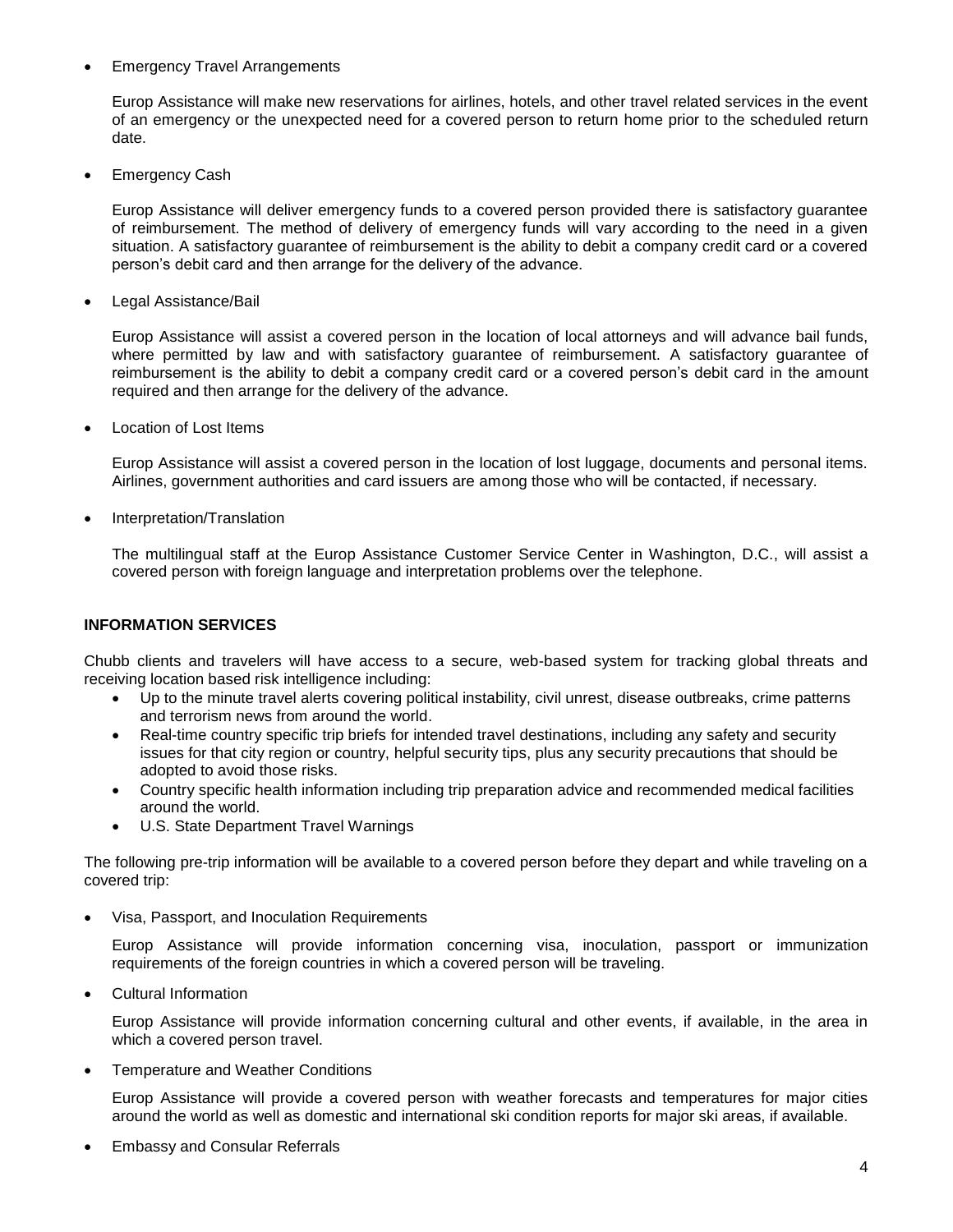Europ Assistance will provide a covered person with the address and telephone number of the nearest American Consulate or Embassy, as appropriate.

Foreign Exchange Rates

Europ Assistance will provide information about foreign exchange rates between the U.S. dollar and most major currencies. The rates are updated Monday through Friday and may vary slightly from rates posted by local financial institutions. The rates provided by Europ Assistance are meant as general guidelines.

Travel Advisories

When requested, Europ Assistance will provide travel advisories to a covered person as they are updated by the U. S. State Department, if available.

## **Limitations**

Payment for services rendered or the costs incurred by Europ Assistance on behalf of a covered person will be reimbursed by Chubb to the extent covered under the Policy. To the extent these services or any advanced payments are not covered under the Policy, you or the covered person will be responsible for payment. Chubb Company reserves the right to recover any amounts paid outside of the Policy limits from any third party who would otherwise be responsible for payment in the absence of the policy benefits.

All services must be arranged by, and approved by, Europ Assistance to be covered under the Policy.

All travel arrangements will be economy fare for the most direct route available based on the traveler's designation. No personal deviations are allowed.

Service in some countries may present political or other obstacles that may render the assistances services difficult or impossible to guarantee. Europ Assistance is not responsible for informing a covered person whether a country is "open" for assistance services prior to his or her departure or during his or her stay.

Europ Assistance reserves the right to suspend, curtail or limit its services in any areas in the event of rebellion, riot, insurrection, military uprising, war, terrorism, labor disputes, strikes, nuclear accidents, acts of God or refusal of the authorities to allow full access to provide services. Should a covered person travel in any area in which any of these events have occurred, Europ Assistance will endeavor to provide services to the best of its ability.

## IMPORTANT NOTICE

In all cases, the medical provider, facility, legal counsel or other professional service provider suggested by Europ Assistance are not employees or agents of Europ Assistance and the choice of provider is a covered person's alone. Europ Assistance assumes no liability for the services provided to a covered person under this arrangement, nor is it liable for any negligence or other wrongful acts or omissions of any of the legal or health care professionals providing services to a covered person.

*Chubb NA is the U.S.-based operating division of the Chubb Group of Companies, headed by Chubb Ltd. (NYSE:CB) Insurance products and services are provided by Chubb Insurance underwriting companies and not by the parent company itself.*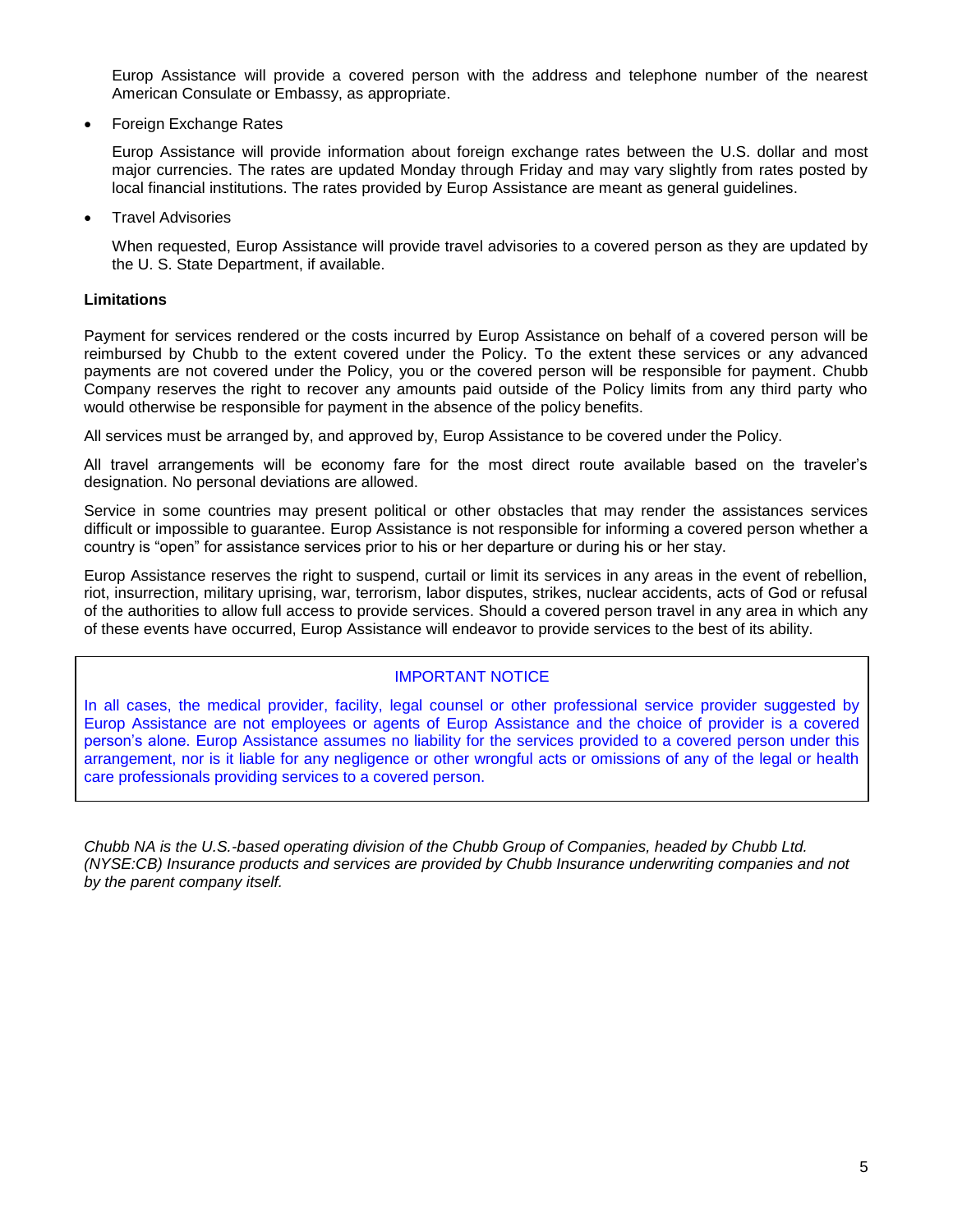# **Educational Travel, Accident & Sickness Policy Coverage for Students & Volunteers**



# **Who's Covered?**

All students and volunteers of the Policyholder who are participating in activities sponsored by the University. Dependents can be covered for an additional per person charge.

| <b>Medical Expense Benefits</b>                                                                                                                                                |                                                            |  |
|--------------------------------------------------------------------------------------------------------------------------------------------------------------------------------|------------------------------------------------------------|--|
| Total Maximum per Covered Accident or Sickness per covered person                                                                                                              | \$250,000                                                  |  |
| Total Maximum for Spouse of a covered person if coverage purchased                                                                                                             | \$250,000                                                  |  |
| Total Maximum Per Child of a covered person if coverage purchased                                                                                                              | \$250,000                                                  |  |
| Deductible (per covered Accident or sickness)                                                                                                                                  | \$0                                                        |  |
| Coinsurance                                                                                                                                                                    | 100% of Usual & Customary                                  |  |
| Maximum Benefit Period                                                                                                                                                         | The earlier of: Covered person's<br>trip ends; or 52 weeks |  |
| Maximum Policy Period<br>*Preexisting condition is treated as any other medical condition<br>*Emergency medical treatment for pregnancy treated as any other medical condition | 365 days                                                   |  |
| Maximum Room & Board charge                                                                                                                                                    | Average of semi-private room<br>rate                       |  |
| Maximum for ICU Room & Board charge                                                                                                                                            | 2 X Average of semi-private<br>room rate                   |  |
| Maximum for Chiropractic Care                                                                                                                                                  | \$50 per visit / Maximum 10 visits                         |  |
| Maximum for Mental & Nervous                                                                                                                                                   | Inpatient \$5,000<br>Outpatient \$1,000                    |  |
| Maximum for Prescription Drugs-Inpatient Coinsurance                                                                                                                           | 100% of covered expenses                                   |  |
| Maximum for Prescription Drugs-Outpatient Coinsurance                                                                                                                          | 100% of covered expenses                                   |  |
| Maximum of Newborn Nursery Care                                                                                                                                                | \$500                                                      |  |
| Maximum of Therapeutic Termination of Pregnancy                                                                                                                                | \$500                                                      |  |
| Maximum of Proof of Guaranteed Payment of Emergency Room Benefits                                                                                                              | \$10,000                                                   |  |
| Maximum Emergency Medical Evacuation Benefit                                                                                                                                   | 100% of covered expenses                                   |  |
| Maximum of Repatriation of Remains                                                                                                                                             | 100% of covered expenses                                   |  |
| Maximum Emergency Reunion (Max \$500/day, up to 10 days)                                                                                                                       | \$5,000                                                    |  |
| Maximum Emergency Hotel Convalescence (7 day maximum)                                                                                                                          | $$100$ per day                                             |  |
| Maximum Home Country Extension Benefits (30 day maximum)                                                                                                                       | \$5,000                                                    |  |
| Personal Deviation Coverage<br>*An activity that is not reasonably related to the Covered Activity and not incidental to the purpose<br>of the Trip                            | 10 days                                                    |  |